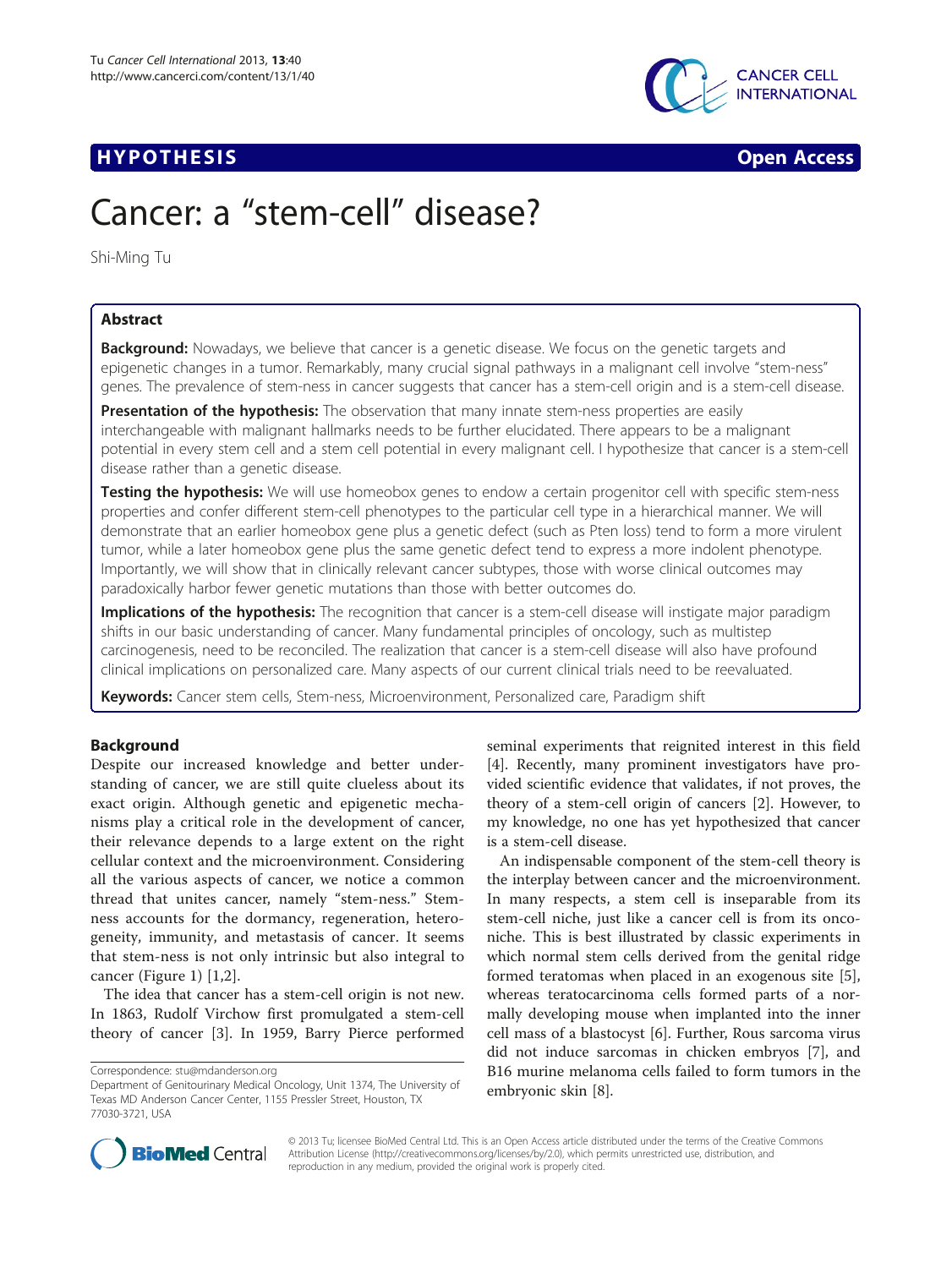<span id="page-1-0"></span>

Houghton et al. [\[9](#page-3-0)] performed a pivotal experiment that proved the stem-cell theory of cancer. They demonstrated that bone marrow–derived stem cells traveled to the Helicobacter-infected stomach of C57BL/6 mice and were the source of gastric carcinoma. Recently, many other investigators have devised ingenious experiments to elucidate the identity of cancer-initiating cells with stem-ness properties at well-known premalignant sites [[10,11\]](#page-3-0) and in disparate malignant tumors [[12](#page-3-0)-[14\]](#page-3-0).

### Controversy

It is important to emphasize that the idea of cancer being a stem-cell disease goes beyond the idea of cancer stem cells (CSCs). It may be the key to resolve the controversy of whether CSCs are derived from stem cells, acquire stemness features, or merely mimic stem cells [[2](#page-3-0)].

A reservation about the existence of CSCs concerns experiments showing that CSCs and non-CSCs (ie, differentiated cancer cells) are interchangeable, suggesting that CSCs may be a transient rather than a unique entity [[15,16](#page-3-0)]. However, it is plausible that unknown populations of CSCs not detectable by currently available "stem-cell markers" (e.g., CD44<sup>+</sup>, ALDH) are present in those assays. Otherwise, why would a small percentage of non-CSCs (i.e.,  $0.4/300$  of HME-flopc-CD44<sup>lo</sup> cells) form mammospheres [[15\]](#page-3-0)? Why would sorted CSCs fail to stably propagate, and yet there was a constant proportion of CSCs within the transformed population [[16\]](#page-3-0)? Interestingly, Zhao et al. demonstrated that induced pluripotent stem cells (iPSCs) from somatic cells reprogrammed with stemness factors have stem-cell features. But iPSCs are not embryonic stem cells (ESCs). Unlike teratomas arising from ESCs, tumors derived from iPSCs are duly recognized and rejected by the immune system of syngeneic immunocompetent mice [\[17\]](#page-3-0).

Another reservation about the existence of CSCs relates to the role of the microenvironment and how the stroma affects initiation or progression of cancer [\[18,19](#page-3-0)]. Hence, epigenetic alterations in the stroma are sufficient to initiate formation of carcinoma and precede the development of any mutations in adjacent epithelial cells [[18\]](#page-3-0). But the fact remains that the involved epithelial cells affected by the stroma have stem-ness characteristics, because they have the capacity to regenerate whole organ systems [\[19\]](#page-3-0). Interestingly, Reticker-Flynn et al. reported a novel way to block metastasis by focusing on specific cellular interactions rather than particular gene mutations [[20\]](#page-3-0). They demonstrated that metastatic cells selectively associate with fibronectin in combination with galectin-3, galectin-8, or laminin (which constitute the stem-cell niche) through α3β1 integrin (which is expressed by CSCs).

It is ironic that the missing piece in the genetic theory of cancer may actually be the centerpiece in the stemcell theory of cancer.

# Presentation of the hypothesis

I hypothesize that cancer is a stem-cell disease. I propose that our traditional view of cancer, that cancer has a genetic origin and is a genetic disease, is incomplete. Although mutations do cause cancer, the idea that we need to fix a particular mutation to *cure* cancer is fallible. For example, prostate cancer may contain 3,866 somatic base mutations per tumor and 90 chromosomal aberrations per genome [\[21](#page-3-0)]. Perhaps we only need to focus on the so-called "driver genes." But many of these driver genes actually have stem-ness properties [[22](#page-3-0)].

The pervasive idea that cancer may arise from any cells in the body is also untrue. For example, innumerable key oncogenic defects (e.g., p53, PTEN) are also found in nonmalignant cells [\[23,24\]](#page-3-0). If accumulation of mutations causes progression of cancer, and the rate of mutation is relatively low in humans (i.e., <200 new mutations per diploid genome per generation) [\[25\]](#page-3-0), then there is insufficient time for the mutations to occur and accumulate in a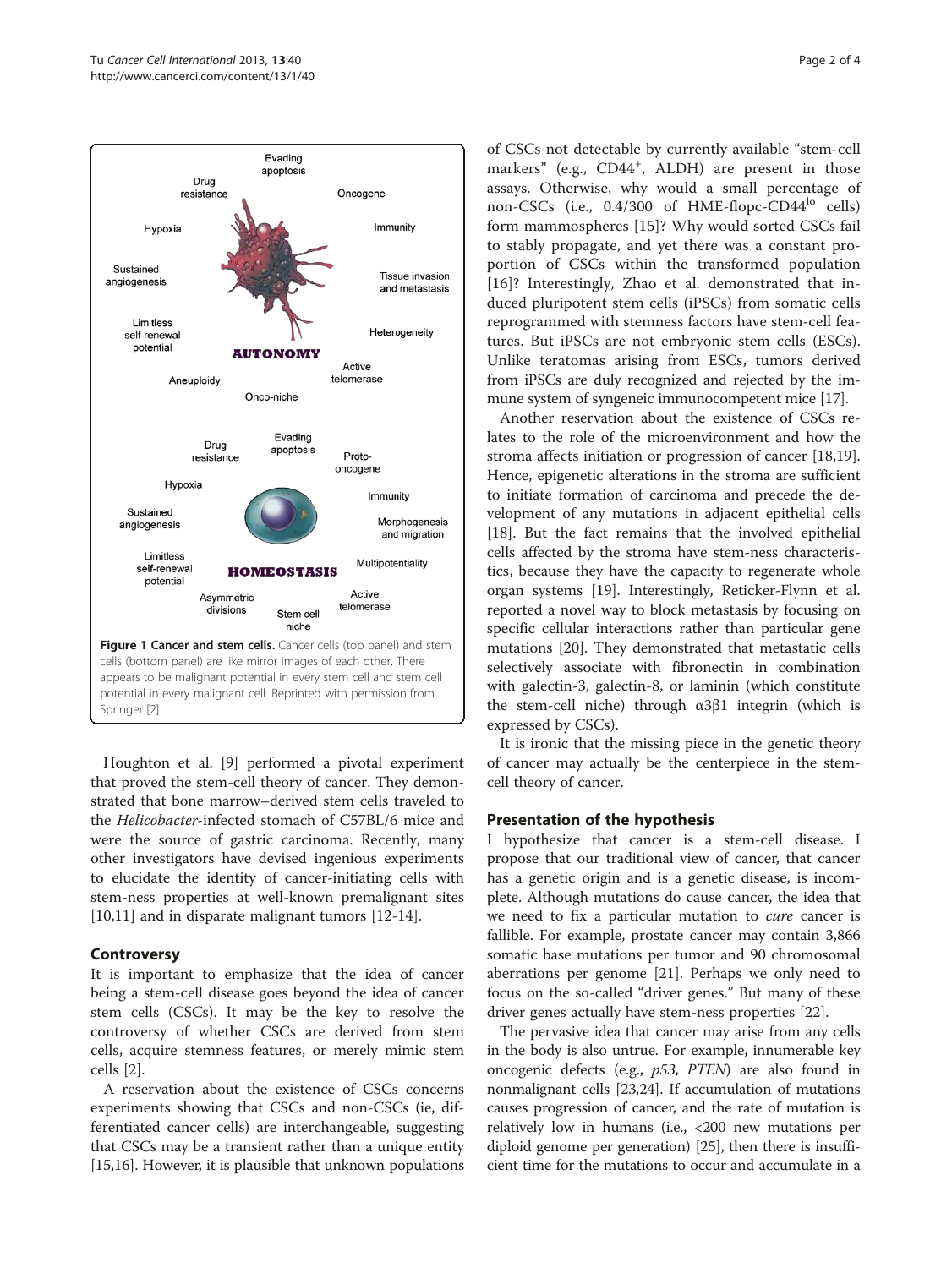somatic cell with a limited life span (e.g., skin, 30 days; gut, 3 days) [\[26\]](#page-3-0). Perhaps "genetic instability" can account for this discrepancy. But genetic instability is also traceable to a vital stem-ness trait, namely asymmetric division [\[27](#page-3-0)].

# Testing the hypothesis

According to the stem-cell theory of cancer, the type of cell in which a genetic mutation occurs is just as important as (if not more so than) the mutation itself during carcinogenesis. I hypothesize that the same mutations which affect earlier cancer-initiating cells may also affect later progenitor cells in a stem-cell hierarchy. Paradoxically, earlier cancer-initiation cells that form more virulent tumors may require fewer mutations to become malignant than later progenitor cells that form more indolent tumors do, because their inherent stem-ness obviates the need to acquire more mutations. After all, many stem-ness properties are also potential malignant hallmarks (Figure [1](#page-1-0)).

We can test this hypothesis by using homeobox genes, which provide a particular progenitor cell with specific stem-ness properties that confer different stem-cell phenotypes to the same cell in a hierarchical manner. Hence, an earlier homeobox gene plus a genetic defect (such as Pten loss) in a particular cell type may form a more heterogeneous tumor that metastasizes more widely, while a later homeobox gene plus the same genetic defect in the same cell type is likely to express a more restricted and indolent phenotype. Importantly, we can show that in clinically relevant cancer subtypes, those with worse clinical outcomes tend to harbor fewer mutations than those with better outcomes do.

# Implications of the hypothesis

The recognition that cancer is a stem-cell disease will instigate major paradigm shifts in our basic understanding of cancer. Many fundamental principles of oncology need to be reconsidered and reconciled.

For example, a paradigm shift is in order regarding dedifferentiation of cancer. Does a cancer cell become dedifferentiated from a mature differentiated cell, or does it merely reveal its undifferentiated stem-cell features? Also, if a late event like metastasis occurs early during carcinogenesis, it contradicts our classic model of multistep carcinogenesis, which assumes that cancer becomes more metastatic as it acquires and accumulates increasing numbers and types of genetic mutations. The idea that cancer is a stem-cell disease rather than a genetic disease may alter the entire landscape of cancer and revamp the whole groundwork of oncology.

The realization that cancer is a stem-cell disease has profound clinical implications on cancer care, including personalized care. Many aspects of our current clinical trials need to be revisited and reevaluated.

I anticipate that personalized care based on a specific cellular entity would be more efficacious than that which is based solely on a specific genetic mutation within it. After all, a common link between the cancer-initiating cells with stem-ness properties and the mutations they contain is the cell of origin. Consequently, when we target an aberrant cancer-initiating cell with its whole package of genetic mutations rather than the individual mutations themselves, we are treating a whole system of intracellular, intercellular, and microenvironmental pathways or networks.

Currently, our clinical trials are not designed to assess the therapeutic effects and potential benefits of agents that target CSCs or cancer-initiating cells with stem-ness properties. We need to be cognizant that treatments that target CSCs may provide delayed therapeutic benefits, because of a lag in the detection of perceptible clinical improvement. Otherwise, promising treatments could be prematurely abandoned unless and until we develop therapeutic strategies to account for the presence of CSCs and response criteria to monitor the effects of therapy on them. When clinical trials are designed to target appropriate patient populations with specific cancer subtypes and relevant CSCs, we predict that the overall patient survival time may improve for a few years, rather than just a few months. When we conduct clinical trials on the basis of a correct and pertinent cancer hypothesis, we save money, time, and lives.

#### **Abbreviations**

CSC: Cancer stem cell.

#### Glossary

Cancer cells: a generic term for malignant cells that include both cancer stem cells and differentiated cancer cells; Cancer targets: targets for cancer biomarkers or anti-cancer therapy used as an umbrella term to describe molecular and/or genetic alterations in cells – some of which may be good targets for cancer biomarkers or anti-cancer therapy and others not; Dedifferentiation: conversion of a differentiated phenotype to an undifferentiated one during malignant transformation; Onco-niche: a specialized microenvironment that "houses" cancer cells just as a stem-cell niche that houses stem cells; Progenitor stem cells: relatively more mature stem cells or progenitor cells with stem-cell properties that might be the actual targets of tumorigenic transformation also defined in this article as the origin of cancer-initiating cells; Stem cells: undifferentiated cells with selfrenewal and differentiating capacities; Stem-ness: properties or potential that make a stem cell, including effects from the stem-cell niche.

#### Competing interests

This article contains ideas from the author's book, Origin of Cancers: Clinical Perspectives and Implications of a Stem-Cell Theory of Cancer. Proceeds from this book are dedicated to cancer research.

#### Authors' contributions

S-MT is the sole author of this article.

#### Authors' information

S-MT is Clinical Professor in the Department of Genitourinary Medical Oncology at The University of Texas MD Anderson Cancer Center in Houston, Texas. He earned his undergraduate degree from the Johns Hopkins University, Baltimore, Maryland, and his medical degree from Washington University in St. Louis, Missouri. His article, "Stem-cell origin of